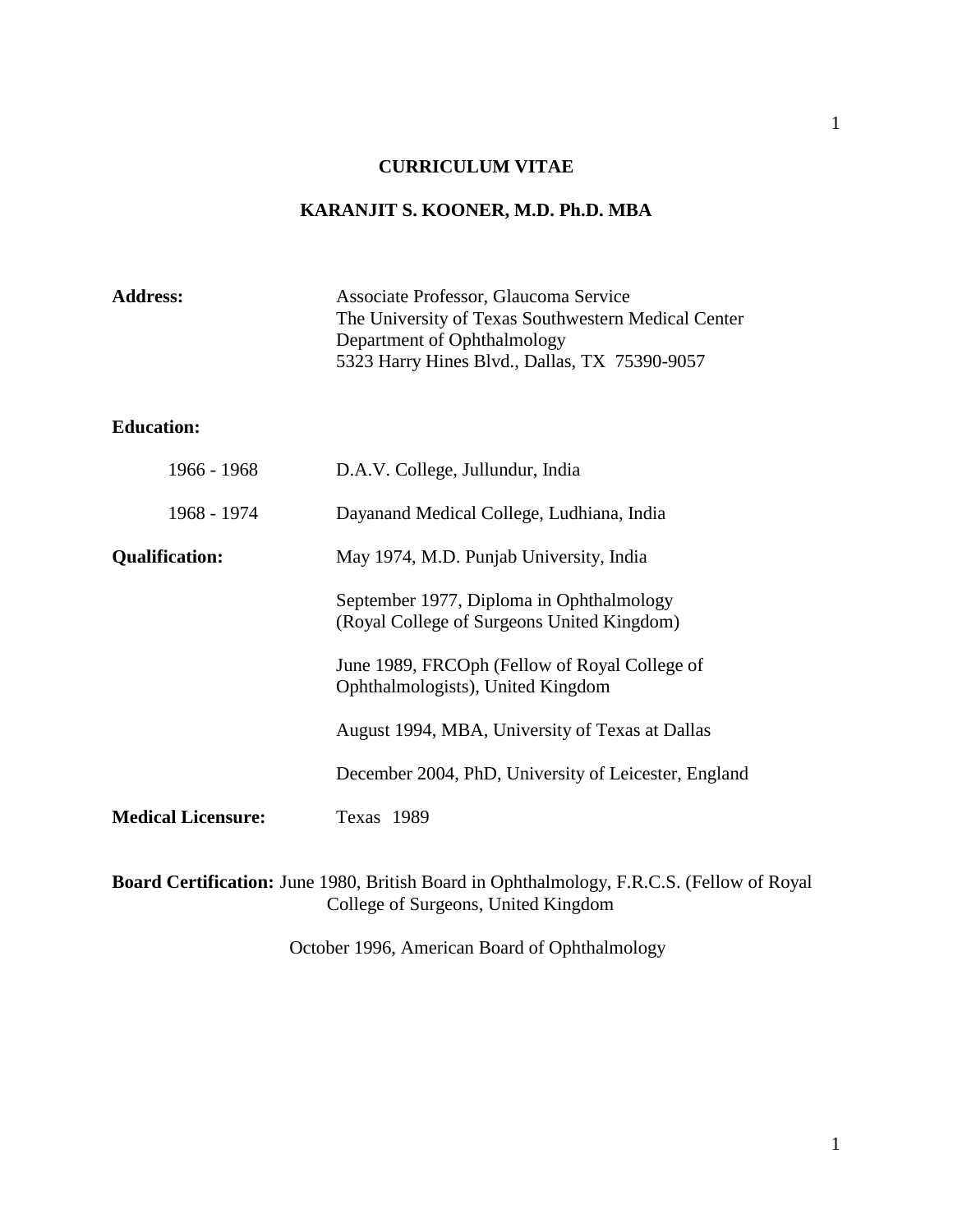## **Internship and Residencies:**

| $6/1/74 - 6/15/75$      | Internship<br>Christian Medical College, Ludhiana, India<br>Clara Swain General Hospital, Bareilly, India                                                                                                |
|-------------------------|----------------------------------------------------------------------------------------------------------------------------------------------------------------------------------------------------------|
| $8/1/75 - 6/30/81$      | <b>Resident in Ophthalmology</b><br>University Eye Clinic, Ghent, Belgium<br>The Middlesex Hospital, London, UK<br>Sutton General Hospital, Sutton, UK<br>Huddersfield Royal Infirmary, Huddersfield, UK |
| <b>Fellowship:</b>      |                                                                                                                                                                                                          |
| $7/1/81 - 6/30/83$      | Glaucoma Fellow,<br>Ochsner Clinic and Louisiana State<br>University Eye Clinic, New Orleans, Louisiana                                                                                                  |
| <b>Work Experience:</b> |                                                                                                                                                                                                          |
| $7/1/83 - 6/30/86$      | Private Practice, Dulaney Eye Clinic, Phoenix, Arizona<br>Managed glaucoma patients in a busy three-office practice.                                                                                     |
| $7/1/86 - 7/31/88$      | Assistant Professor,<br>Louisiana State University Medical Center, Shreveport<br>Director of Ophthalmology<br>E. A. Conway Memorial Hospital, Monroe, Louisiana                                          |
| $8/1/88 - 7/31/94$      | Assistant Professor, Glaucoma Service, Ophthalmology<br>UT Southwestern Medical Center, Dallas. Texas.                                                                                                   |
| $8/1/88$ - present      | Staff Ophthalmologist,<br>Veterans Affairs North Texas Health Care System,<br>Dallas. Texas.                                                                                                             |
| $8/1/94$ - Present      | <b>Associate Professor, Ophthalmology</b><br>Glaucoma Service                                                                                                                                            |
| $1/15/2021$ – Present   | UT Southwestern Medical Center, Dallas, Texas.<br>Adjunct Faculty, Department of Bioengineering,<br>University of Texas at Dallas. (UTD)                                                                 |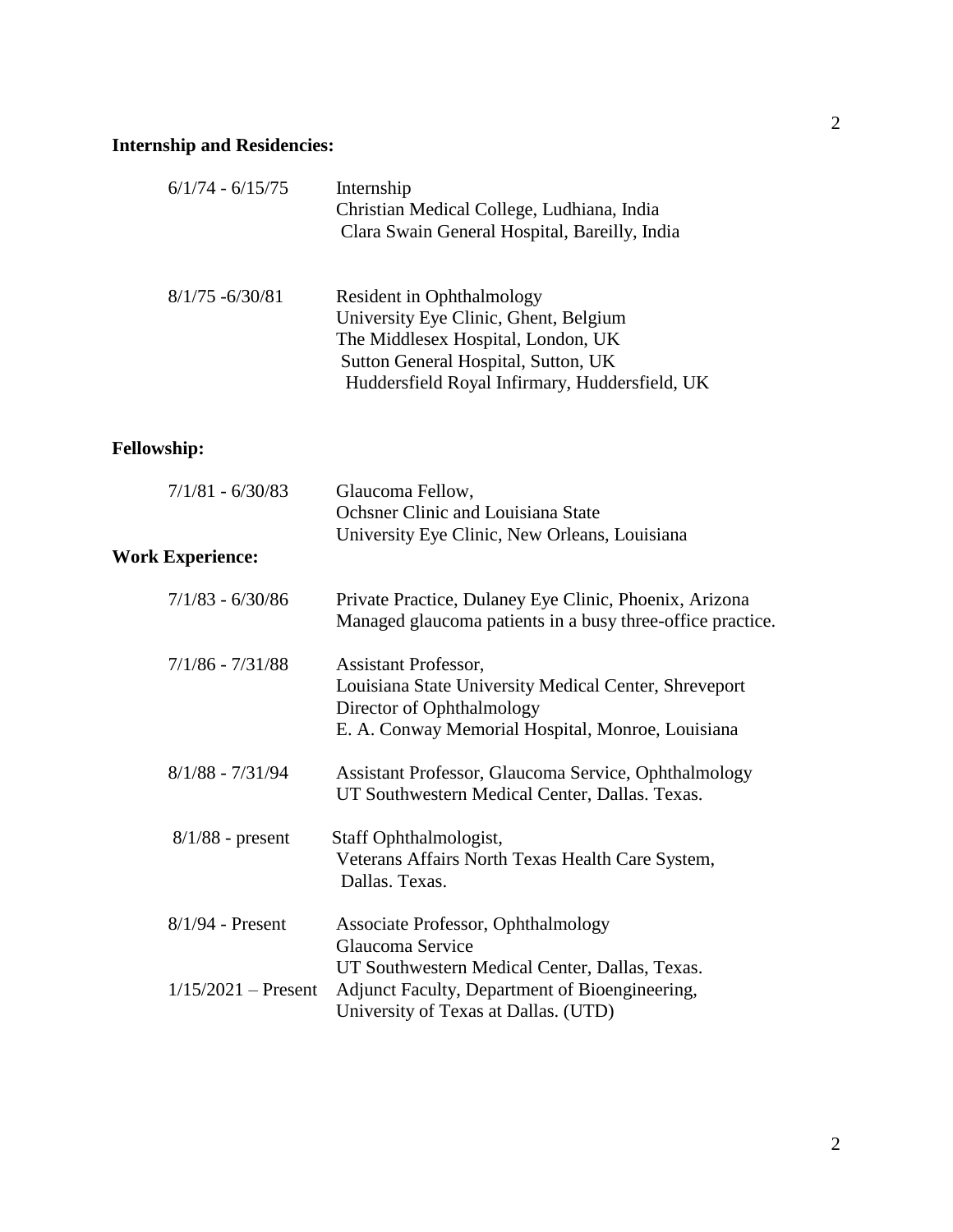#### **Publications:**

A. Articles in Journals

- 1. Francois J, Lentini F, and Kooner KS: Les Manifestations Ophtalmoscopiques de la Sarcoidose de Besnier - Boeck. *Ann.d' Oculist* 1977; 10:751-756.
- 2. Kooner KS and Zimmerman TJ: Differential diagnosis of unilateral glaucoma: Part I: Definition and classification. *Annals Ophthalmol* 1983; 15(8): 695-697.
- 3. Kooner KS, and Zimmerman TJ: Differential diagnosis of unilateral glaucoma: Part II: Diagnostic approach; *Annals Ophthalmol* 1983; 15: 793-794.
- 4. Zimmerman TJ, Kooner KS and Morgan KS: Safety and efficacy of timolol in pediatric glaucoma. *Surv Ophthalmol* 1983; 28:262- 264.
- 5. Zimmerman TJ, Kooner KS, Ford VJ, Olander KW, Mandlekorn RM, Rawlings FE, Leader BJ and Koskan AJ: Effectiveness of non-penetrating trabeculectomy in aphakic patients with glaucoma. *Ophthalmic Surg* 1984; 15:44-50.
- 6. Kooner KS and Dulaney DD: Glaucoma in General Practice. *Arizona Medicine* 1984; XLI (12):804-808.
- 7. Zimmerman TJ, Kooner KS, Ford VJ, Olander KW, Mandlekorn RM, Rawlings EF, Leader BJ and Koskan AJ: Trabeculectomy vs. non-penetrating trabeculectomy: a retrospective study of two procedures in phakic patients with glaucoma. *Ophthalmic Surg* 1984; 9:734-740.
- 8. Kooner KS and Zimmerman TJ: Glaucoma Management: A Few Practical Points. *Ann Ophthalmol* 1984; 16:209-210.
- 9. Kooner KS, Zimmerman TJ, and Dulaney DD: Differential diagnosis of elevated intraocular pressure following ocular surgery. *Ann Ophthalmol* 1984; 16:708-709.
- 10. Kooner KS, Zimmerman TJ and Dulaney DD: Oculo-Visual Symptoms in Glaucoma Patients. *Ann Ophthalmol*, 1984; 815-816.
- 11. Zimmerman TJ, Kooner KS, Kandarakis AS and Ziegler L: Improving the therapeutic index of topically applied ocular drugs.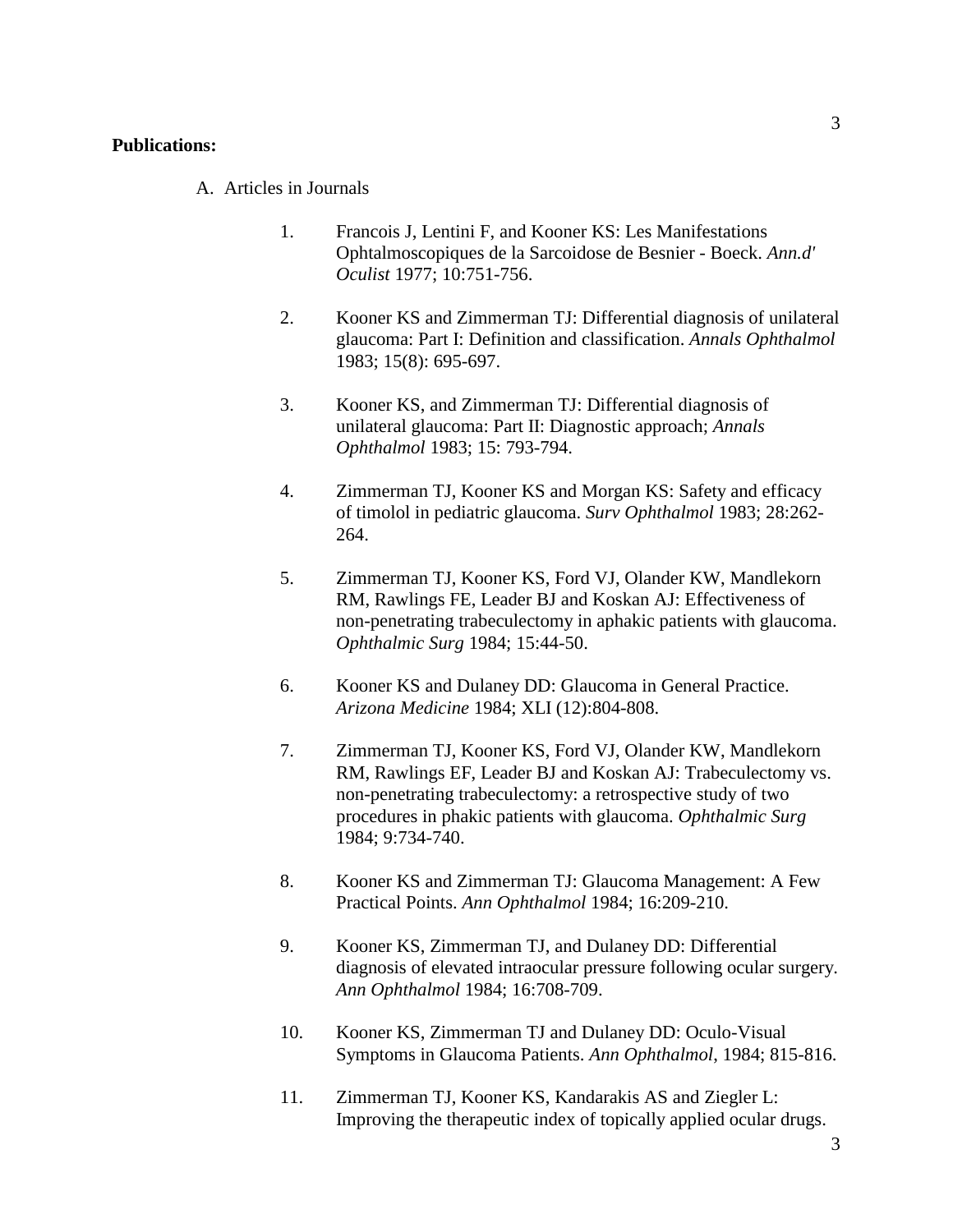*Arch Ophthalmol* 1984; 102:551-553.

- 12. Kooner KS and Zimmerman TJ. Pearls in glaucoma management. *Ann Ophthalmol* 1984; 16:507-509.
- 13. Kooner KS and Zimmerman TJ: A Glaucoma Medication Timetable, Card. *Ann Ophthalmol*, 1987; 19:43-44.
- 14. Kooner KS and Zimmerman TJ: The Cost of Antiglaucoma Medications. *Ann Ophthalmol*, 1987; 19:327-328.
- 15. Kooner KS and Zimmerman TJ: Management of Acute Elevated Intraocular Pressure: Part I Diagnosis. *Ann Ophthalmo*l, 1988; 20:46-47.
- 16. Kooner KS and Zimmerman TJ: Management of Acute Elevated Intraocular Pressure: Part II Treatment. *Ann Ophthalmol*, 1988; 20:87-88.
- 17. Kooner KS Dulaney DD and Zimmerman TJ: Intraocular Pressure Following Secondary Anterior Chamber Lens Implantation. *Ophthalmic Surg,* 1988; 19:274-276.
- 18. Kooner KS and Zimmerman TJ: Antiglaucoma Therapy during pregnancy Part I. *Ann Ophthalmol*, 1988; 20:166-169.
- 19. Kooner KS, Dulaney DD and Zimmerman TJ: Intraocular Pressure Following Extracapsular Cataract Extraction and Posterior Chamber Intraocular Lens Implantation. *Ophth Surg*, 1988; 19:471-474.
- 20. Kooner KS, Zimmerman TJ: Antiglaucoma Therapy during pregnancy-Part II. *Ann Ophthalmol*, 1988; 20:208-211.
- 21. Kooner KS, Dulaney DD, and Zimmerman TJ: Intraocular Pressure Following ECCE and Posterior Chamber Intraocular Lens Implantation in Patients with Glaucoma. *Ophthal Surg* 1988; 19:570-575.
- 22. Kooner KS, Cooksey JC, Perry P and Zimmerman TJ: Intraocular Pressure Following ECCE, Phacoemulsification, and PC-IOL Implantation. *Ophth Surg* 1988; 19:643-644.
- 23. Kooner KS and Zimmerman TJ: Medical treatment of glaucoma. *Current Opinion in Ophthal* 1990, 1: 134-140.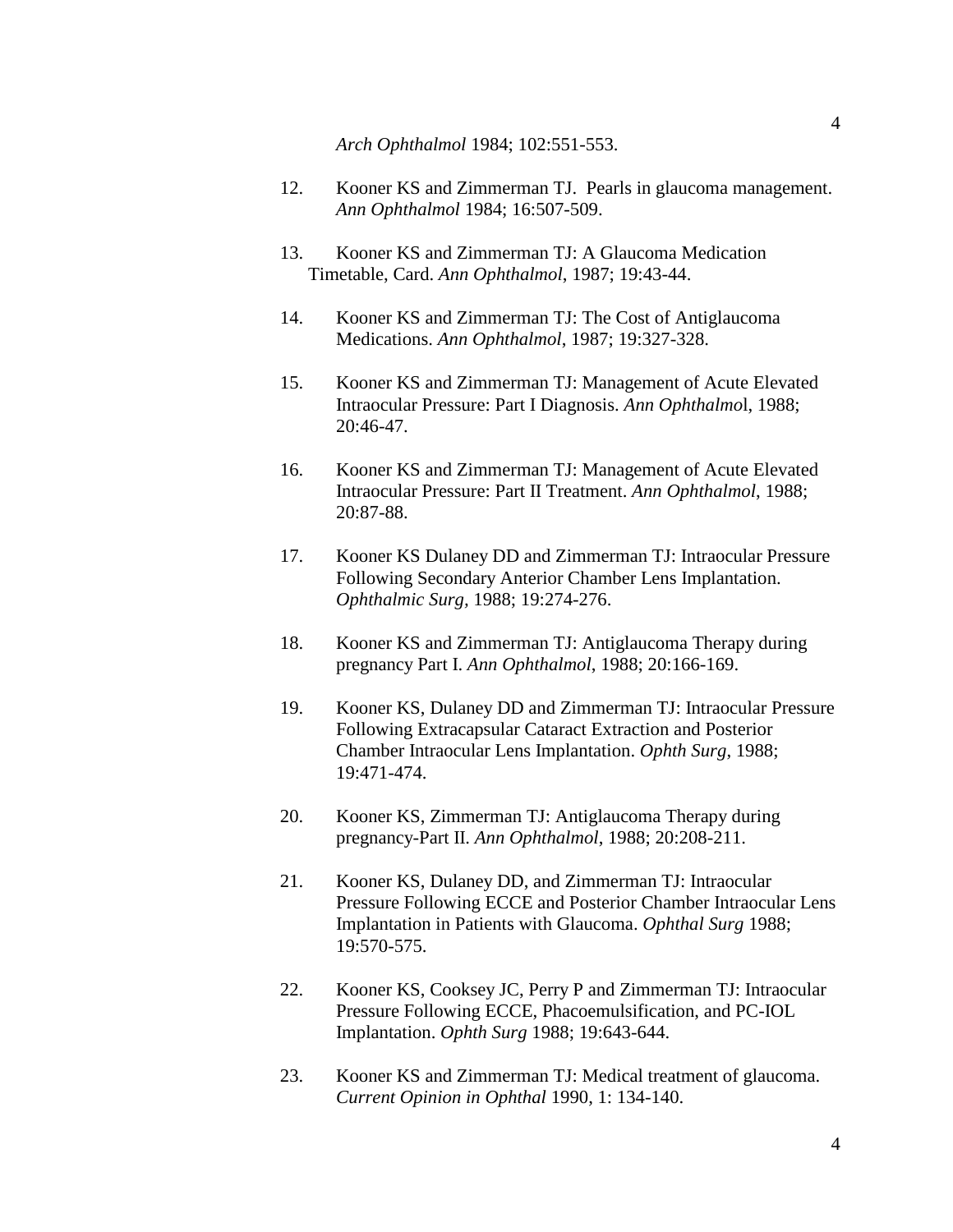- 24. Kooner KS, Cooksey JC, Barron JB, Zimmerman TJ, and Gupte RK, Wall JL: Tonometry: Goldmann vs. Tono-Pen. *Annals of Ophthalmol* 1992; 24:29-36.
- 25. Kooner KS and Goode SM: Removable Ligature during Molteno Implant Procedure (Letter). *Am J Ophthalmol* 1992; 114:102-103.
- 26. Kooner KS, Cavanagh HD, Zimmerman CF, Itani KM: Eye movement restrictions after Molteno implant surgery (letter), *Ophthal Surg* 1993, 24:498-499.
- 27. Kooner KS: Repair of Molteno implant during surgery. (Letter), *Am J Ophthalmol* 1994; 117:673.
- 28. Sharir M, Zimmerman TJ, Del Negro RG, Ball SF, Kooner KS. A comparison of the efficacy of various metipranolol-pilocarpine combinations in patients with ocular hypertension and primary open angle glaucoma. *J Ocular Pharmacol* 1994; 10:411-420
- 29. Kooner KS: New agents in glaucoma therapy. *Int Ophthalmol Clin*. 1999; 39:1-15.
- 30. Song J, Stinnett SS, Whitson JT, Kooner KS: Ten-year surgical experience with childhood glaucoma*. J Pediatr Ophthalmol Strab* 2003; 40:11-18.
- 31. Song J, Lee PP, Stinnett SS, Allingham RA, Kooner KS. Influence of age, race, sex, and socioeconomic status on false-negative rates of visual fields in glaucoma. *Asian Journal of Ophthalmology* 2005; 7:101-107.
- 32. Younger JR, Kooner KS. Upper eyelid extension of a filtering bleb following glaucoma shunt surgery. *Ophthalmic Surg Lasers Imaging* 2006; 37:324-326.
- 33. Kooner KS, AlBdoor M, Cho BJ, and Adams-Huet B: Risk factors for progression to blindness in high tension primary open angle glaucoma: Comparison of blind and nonblind subjects. *Clinical Ophthalmology* 2008; 2(4): 757-762.
- 34. Kooner KS, AlBdoor M, Cho BJ: Implantation of Ahmed Glaucoma Shunt with Pars Plana Sclerotomy for neovascular glaucoma. *J Current Glaucoma Practice, 2008. (2).* January-April.
- 35. Rhodes KM, Weinstein R, Saltzman RM, Aggarwal N, Kooner KS, Mathews W, Whitson JT: Intraocular pressure reduction in the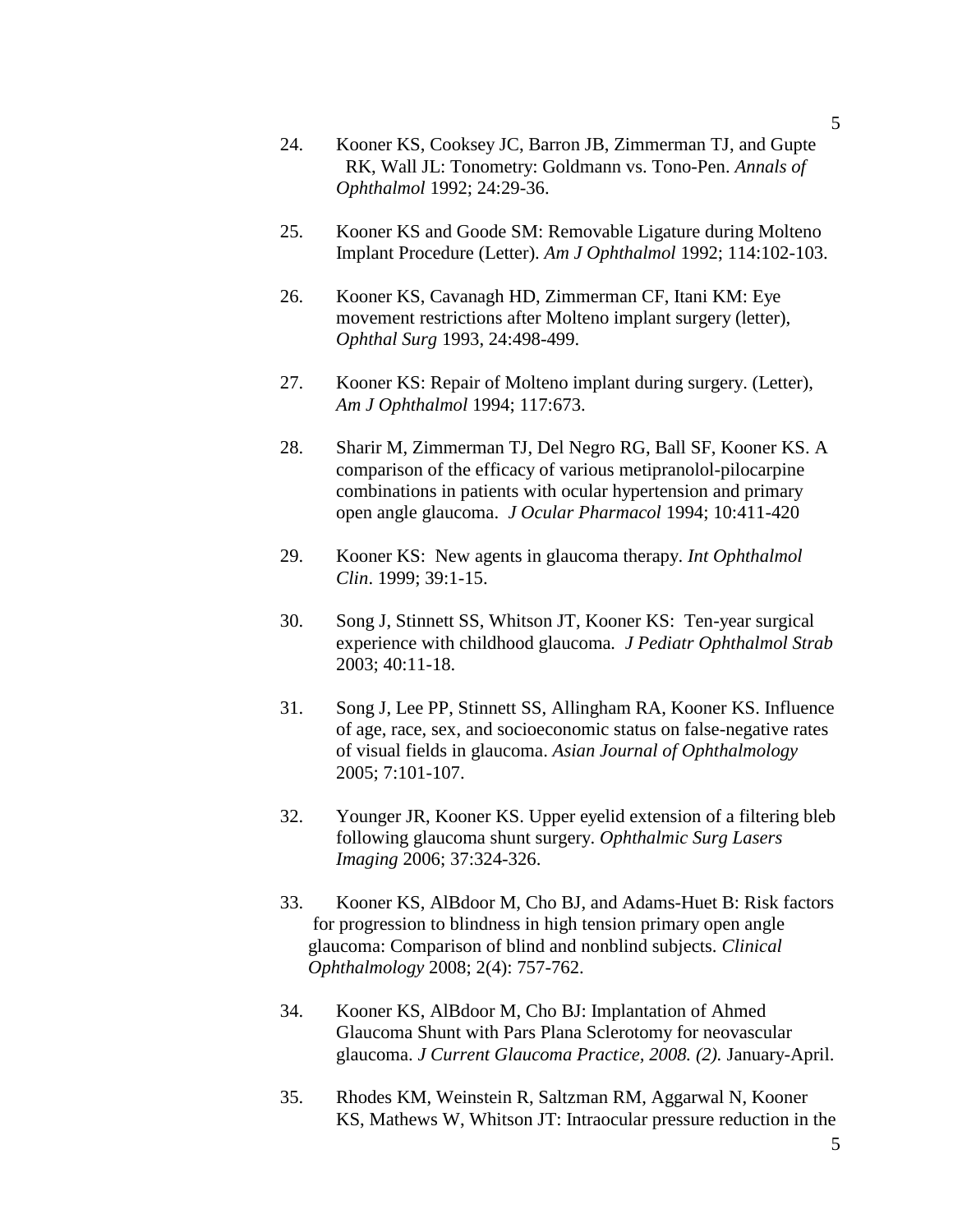untreated fellow eye after selective laser trabeculoplasty. *Current Medical Research and Opinions.* 2009. 77(7):1-10.

- 36. Allen BM, Lieu P, Mootha V, Bowan RW, Petroll WM, Tong L, Kooner KS, Cavanaugh HD, Whitson JT, Aggarwal NK: Risk factors for intraocular pressure elevation after Descemet Stripping Automated Endothelial Keratoplaty. *Eye and Contact Lens* 2010; 4:223-227.
- 37. Kooner KS: Repair of cyclodialysis cleft. In Dada T, Barkana Y, Ahmed IK etal Eds. *Video Journal of Glaucoma Surgery.* Jaypee, 2010, pp xxvi.
- 38. Kooner KS: Combined phacotrabeculectomy with concurrent pars plana Sclerostomies. In Dada T, Barkana Y, Ahmed IK etal Eds. *Video Journal of Glaucoma Surgery.* Jaypee, 2010, pp xxvi.
- 39. Kooner KS and Zhuk S: Delayed traumatic phacocele following trabeculectomy. *Ophthalmic Surg Lasers Imaging.* 2010 May 31;17. Doi:0.3928/15428877-20120524-03
- 40. Kooner KS, Joseph A. Shar A, Marquardt FA, AlBdoor M, Cho BJ, Whitson J. Aggarwal N, Adam-Huet B: Dallas Glaucoma Registry: Preliminary Results. *J Clinic Experiment Ophthalmol*  2011 2(6): 164 [http://dx.doi.org/10.4172/2155-9570.1000164.](http://dx.doi.org/10.4172/2155-9570.1000164)
- 41. Albdour M and Kooner KS: Role of central corneal thickness in circadian intraocular pressure fluctuation among patients with primary open angle glaucoma. *JRMS* 2012; 19(2):51-55.
- 42. Kooner KS and Barte FM: Intraocular surgery in kyphosis: an easier approach*. Case Rep Ophthalmol* 2013; 4:34-38. DOI: 10.1159/000353227.
- 43. Fung DS, Roensch MA, Kooner KS, Cavanagh HD, Whitson JT: Epidemiology and characteristics of childhood glaucoma. *Clinical Ophthalmology* 2013; 7:1739-46. Doi:10.2147/OPTH.S45480.
- 44. Kooner KS, Harrison M, Prasla Z, Albdour M, Adams-Huet B: Pediatric glaucoma suspects. *Clinical Ophthalmology* 2014; 8:1139- 1145. DOI: [http://dx.doi.org/10.2147/OPTH.S61682.](http://dx.doi.org/10.2147/OPTH.S61682)
- 45. Albdour MQ, Lubahn JG, Li X, Adams-Huet B, and Kooner KS: Effect of central corneal thickness on the outcome of selective laser trabeculoplasty: Texas experience. *JRMS* 2015; 22(4):6-11. DOI: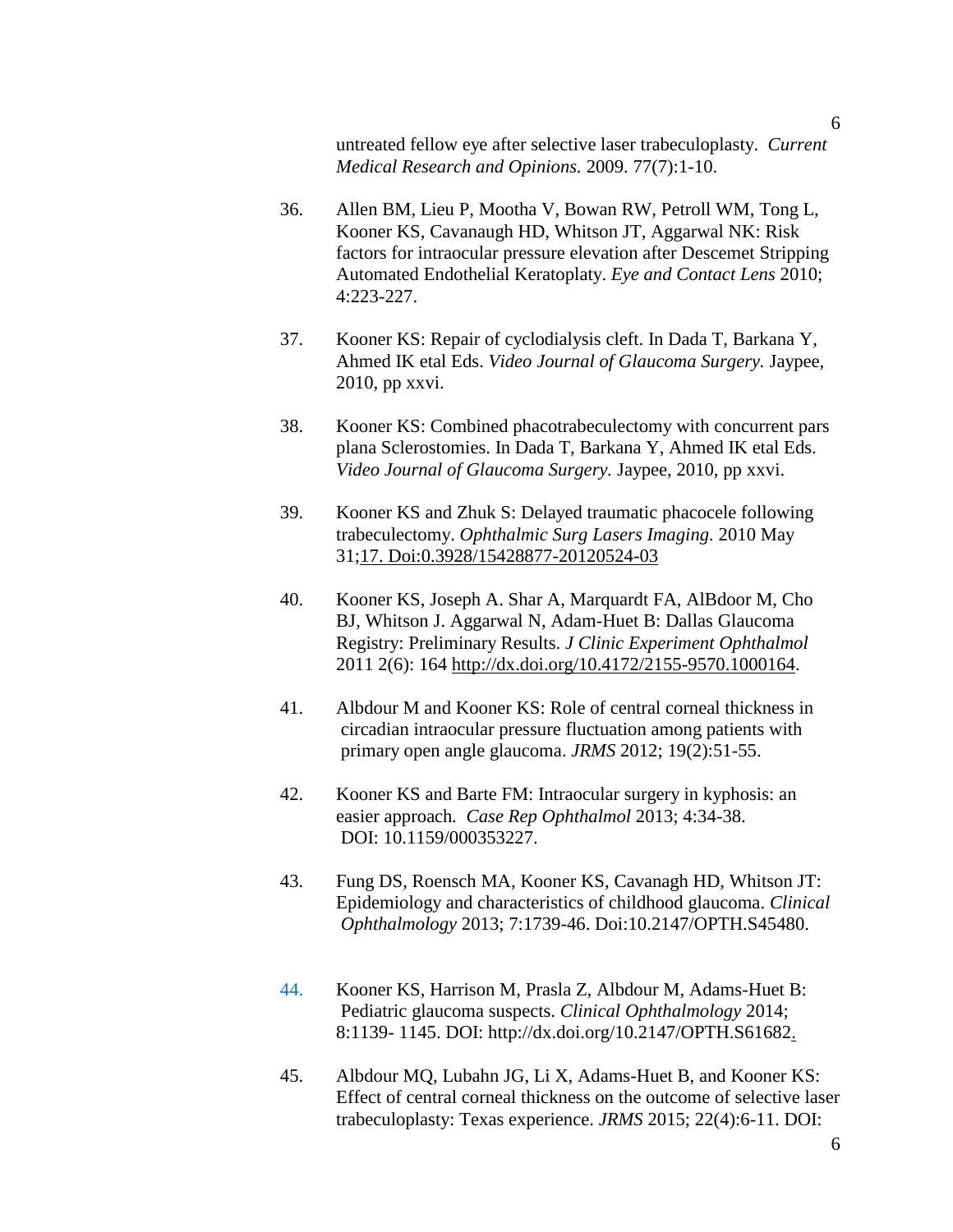- 46. Hussain R, O'Leary S, Pacheco FM, Zacharias TE, Litvak P, Sguigna P, Marder E, Kia K, Kooner K and Stuve O: Acute relapse after initiation of Siponimod in a patient with secondary progressive MS. *J Neurol.* 2016 Mar; 263(3):606-10. Doi: 10.1007/s00415-015-7999-6. Epub 2016 Feb 25. PMID: 26914924.
- 47. Albdour MQ, Khiem V, Markel NL, Parikh BS, Li X, Adam-Huet B and Kooner KS. Family history of glaucoma and disease severity. *JRMS* 2016; 23(4): 36-40/DOI:10.12816/0032199.
- 48. Lee JC, Evers BM, Cavuoti D, Hogan NR Kooner KS. Polymicrobial infection confined to Ahmed glaucoma shunt. *American Journal of Ophthalmology Case Report* 2020, [https://doi.org/10.1016/j.ajoc.2020.100596.](https://doi.org/10.1016/j.ajoc.2020.100596) PMID: 32195438
- 49. Reddy V, AlSalem M, Kooner KS. Vitreous hemorrhage following CyPass glaucoma stent surgery. *JRMS* 2020; 27(2): 72-79.
- 50. Lee JC, Al-Humimat G, Kooner KS. Acute bilateral uveitis, hypotony, and cataracts associated with Ipilimumab and Nivolumab therapy.: optical coherence tomography angiography findings. *Case Rep Ophthalmology* 2020; 11:606-611. DOI: 10.1159/000509629. PMID: 33437235
- 51. Al-Humimat G, Marasdeh I, Daradkeh D, Kooner K. Investigational Rho Kinase Inhibitors for The Treatment of Glaucoma. *Journal of Experimental Pharmacology* 2021; 13: 197—212. DOI: [https://doi.org/10.2147/JEP.S259297.](https://doi.org/10.2147/JEP.S259297) PMID: 33664600
- 52. Noorani, S, Alsalem, M, Deng T, Yang A, Adam-Huet B, Li, X, Kooner KS. Cataract surgery and intra ocular pressure. *JRMS.* 2021; 28(1): 1-12.DOI: 10.12816/0058875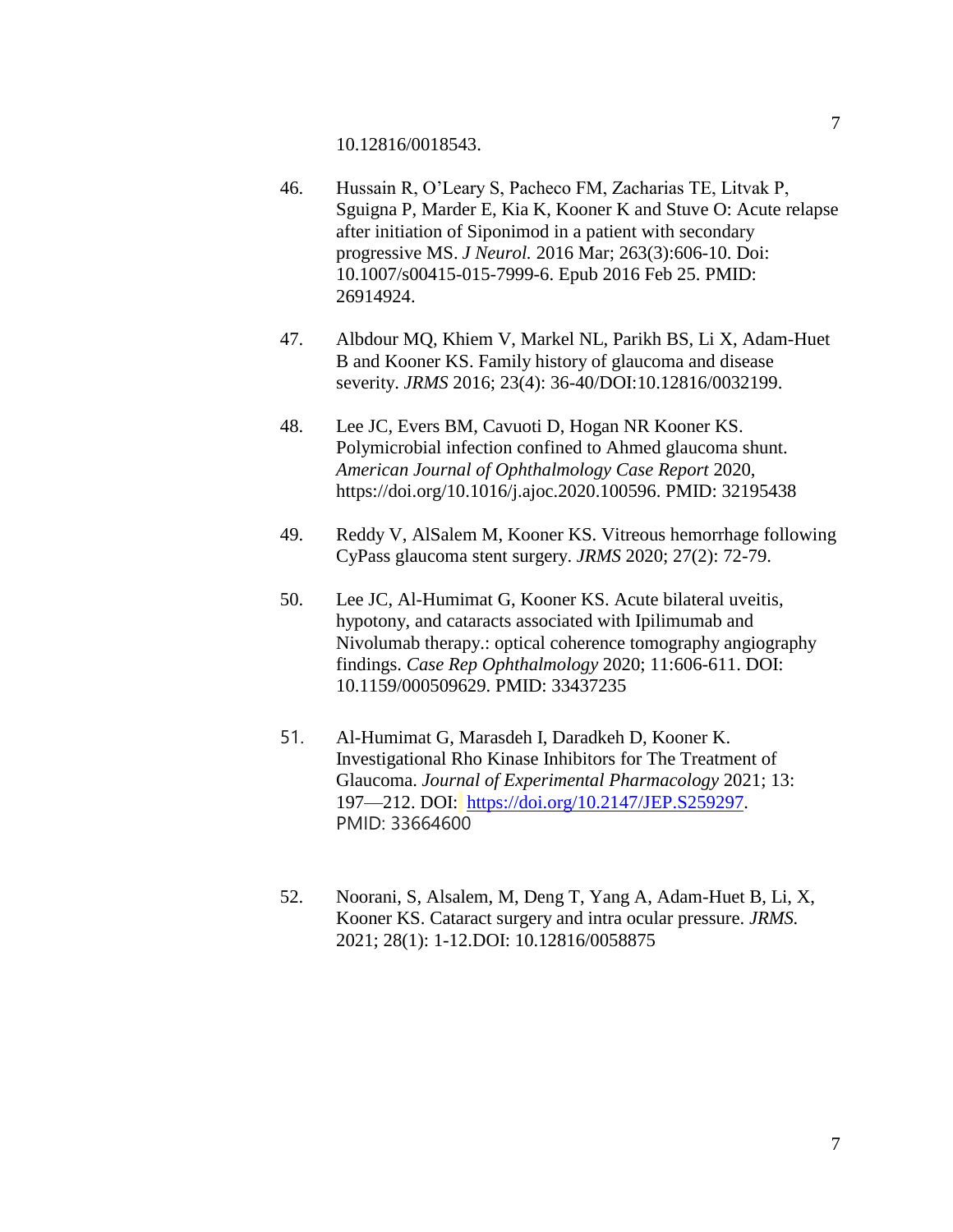- B. Book Chapters
	- 1. Kooner KS, Zimmerman TJ: Clinical Ocular Pharmacology: Some Overlooked Features. In *Ophthalmology Clinics of North America,*  Zimmerman TJ, Kooner KS (Eds.), Philadelphia, W.B. Saunders Co., 1989, 1:1-14.
	- 2. Kooner KS, Zimmerman TJ: Medical treatment of glaucoma. *Current Opinion in Ophthalmology*, 1990; 1:134-140.
	- 3. Kooner KS, Zimmerman TJ: Proper use of topical ocular solutions. In Lim, AS (ed.) *World's Major Blinding Conditions*, 2nd edition, XXVI International Congress of Ophthalmology, Singapore, 1990, pp. 97-103.
	- 4. Zimmerman TJ, Kooner KS: Future orientations in glaucoma diagnosis. In Wollensak, Jr.(eds.) *Ophthalmologische Arzneimittle-Theerapie*, Verlag ad manum medici Braz & Hoc 1990, Munich, pp. 61-76.
	- 5. Kooner KS, Zimmerman TJ: Concepts in Ocular Drug Delivery, In *Glaucoma Update IV*, Krieglstein GK (ed.), Berlin, Springer-Verlag, 1991, pp. 208-216.
	- 6. Kooner KS, Zimmerman TJ: Pilocarpine. In Dollery, CT (ed.), *Therapeutic Drugs: A Clinical Pharmacopoeia*, Edinburgh, Churchill Livingstone, 1991, pp. 24-26.
	- 7. Kooner, KS, Zimmerman TJ: Homatropine. In Dollery CT (ed.), *Therapeutic Drugs: A Clinical Pharmacopoeia*, Edinburgh, Churchill Livingstone, 1991, pp. 105-110.
	- 8. Kooner KS: Glaucoma. Thymoxamine. In Zimmerman TJ, Kooner KS, Sharir M et al., eds. *Textbook of Ocular Pharmacology.*  Philadelphia-New York: Lippincott-Raven, 1997:255-260.
	- 9. Kooner KS: *New agents in glaucoma therapy*, In Singh, Bautista RD (ed) *International Ophthalmology Clinics,* Philadelphia, Lippincott Williams 1999 39:1-15.
	- 10. Kooner KS: Primary Open-Angle Glaucoma. In Zimmerman TJ; Kooner KS, eds. *Clinical Pathways in Glaucoma.* New York-Stuttgart, Thieme 2000: 23-57.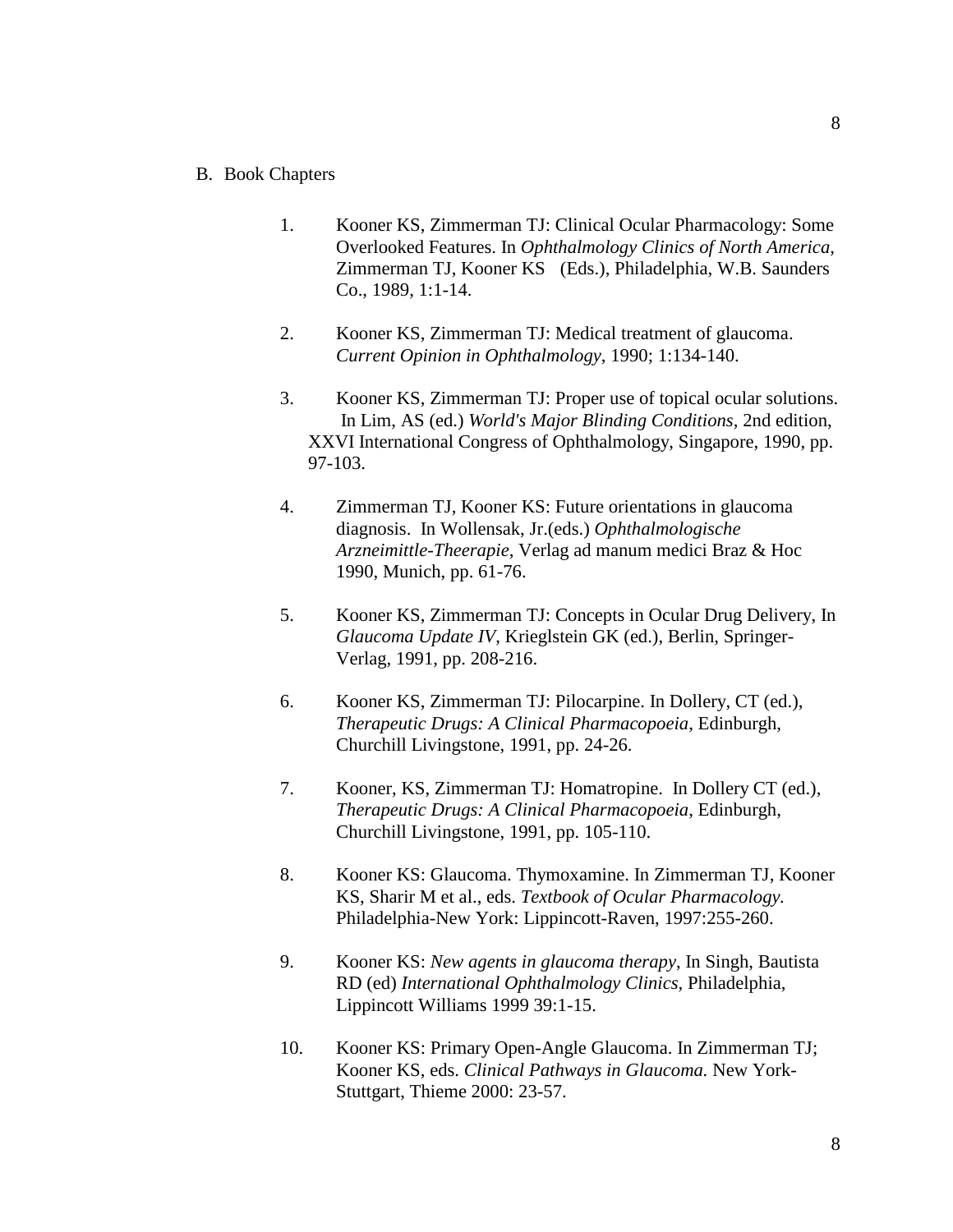- 11. Kooner KS, Aronowicz J: Pharmacologic Modulation of Filtering Surgery Wound Healing. In Higginbotham EJ, Lee DA (Eds). *Clinical Guide to Glaucoma Management.* Woburn, Butterworth, Heinemann, 2004, pp 494-518.
- 12. Albdour M and Kooner KS: Intraocular surgery in kyphosis. In Newton J (Ed) *Kyphosis: causes, methods of treatment and potential complications.* Hauppauge, NY Nova Publishers, 2015.

#### C. Books Edited:

- 1. *Textbook of Ocular Pharmacology,* Philadelphia-New York, Lippincott-Raven 1997.
- 2. *Clinical Pathways in Glaucoma*, New York-Stuttgart, Thieme 2000.
- 3. *Ophthalmology Clinics of North America,* Philadelphia, WB Saunders Co.
- D. Ph.D. Dissertation

Risk factors for legal blindness in primary-open angle glaucoma. University of Leicester, England. December 2003. Study period 1993-1999. More than 400 patients were followed for five to six years in three different hospitals. Significant risk factors for blindness was elevated intraocular pressure, late detection, poor control and noncompliance.

- E. Journal Reviewer:
	- 1. *Expert Opinion on Drug Safety,* London. UK
	- 2. *British Journal of Ophthalmology,* London. UK
	- 3. *Expert Opinion on Pharmacotherapy*, London. UK
	- 4. *Expert Review of Ophthalmology,* London. UK.
	- *5. International Journal of Clinical Ophthalmology*. Auckland. New Zealand*.*
	- 6. *Future Medicine.* London. UK
	- 7. *American Journal of ophthalmology.* USA 2010
	- 8. *Journal of Ocular Pharmacology and Therapeutics.* Rochelle, NY 2014
	- 9. *Advances in Therapy*. Springer health care. 2011
	- 10. *Journal of Ophthalmology and Clinical Research.* Herald Scholarly, Hendon VA. 2014
	- 11. Grant review: *Medical Research Council (UK):* Normal and abnormal development of the optic nerve in infants and children: characterization using hand-held optical coherence tomography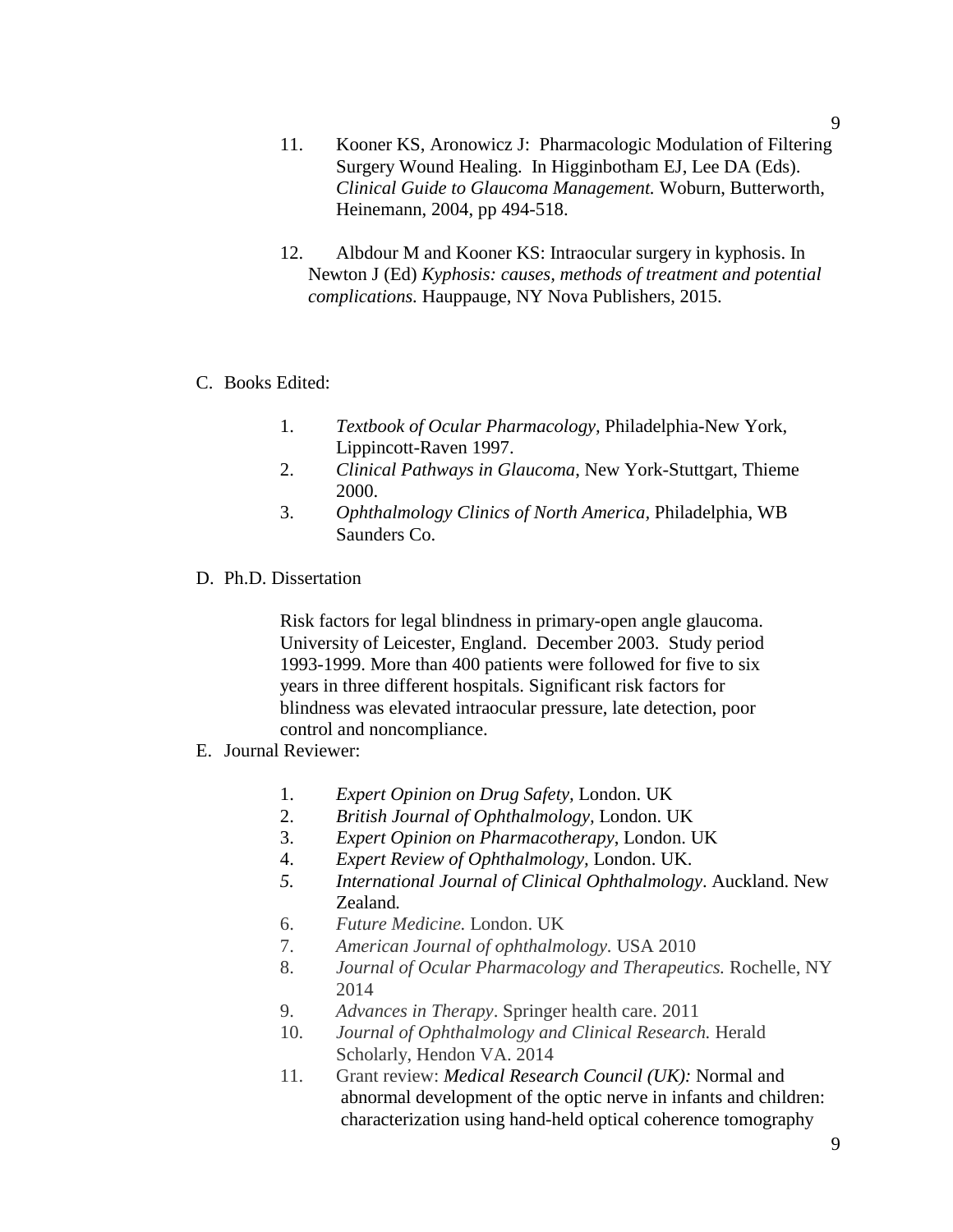(HH-OCT). Grant reference: MR/M013081/1. Applicant: Professor Irene Gorttlob. University of Leicester UK. September 2014. [GrantsPreAward@ssc.rcuk.ac.uk.](mailto:GrantsPreAward@ssc.rcuk.ac.uk)

- 12. *Drug Design, Development and Therapy.* Dove Medical Press. Auckland. New Zealand.
- 13. *Journal Royal Medical Services*, Amman, Jordan 2015.
- 14. *Journal of International Research in Medical and Pharmaceutical Sciences*. [International Knowledge Press.](http://www.google.com/url?sa=t&rct=j&q=&esrc=s&source=web&cd=1&cad=rja&uact=8&ved=0CB4QFjAA&url=http%3A%2F%2Fwww.ikpress.org%2Fpage.php%3Fid%3Deditorial-guideline&ei=DttkVZPpEYvdsAXvtICoCg&usg=AFQjCNGXuhHSRbuWBe565XNPQSqAObLD3w) West Bengal. India. 2015
- F. Lectures (invited) delivered :
	- 1. Glaucoma surgical options. Dayanand Medical College. Ludhiana. India April, 2007.
	- 2. Glaucoma Drainage Devices. Post Graduate Institute, Chandigarh. India. May, 2007.
	- 3. Effect of Central Corneal Thickness on Circadian Intraocular pressure fluctuations in glaucoma. Glaucoma Society of India, annual meeting, Chandigarh. India November 2008.
	- 4. Medical Eye Missions. Osteopathic Ophthalmology Annual Meeting, Austin, TX. May 10, 2009.
	- 5. Advances in Glaucoma. Key note Speaker. Punjab Ophthalmological Society Meeting. Amritsar. India. December 18.2009.
	- 6. Dr. AD Grover Memorial Oration Award 2011 : Glaucoma Drainage Devices. XXIV Annual meeting of Chandigarh Ophthalmological Society, Chandigarh. Punjab India. September 3-4, 2011.
	- 7. Eye Medical Mission to China. UT Southwestern multicultural week. Dallas. February 11,2013.
	- 8. Eye Medical Mission to Bangladesh. Global Health Interest Group. UTSouthwestern Medical Center, Dallas. April 15,2013.
	- 9. Invited Speaker, 7th International Conference of the Royal, Medical Services, Dead Sea, Jordan, November 4-7, 2014.
	- 10. Key Note Speaker : 2016 Tyler Eye Update, Tyler, TX, September 29,2016.
	- 11. Advances in Glaucoma. 20th Annual meeting of Punjab Ophthalmological Society, Ludhiana, India, December 9-11, 2016
- G. Abstracts presented :
	- 1. Kooner KS, Piper J Haley RW : Risk factors for developing legal blindness in glaucoma. IOVS 1994 ; 35(4) :1510.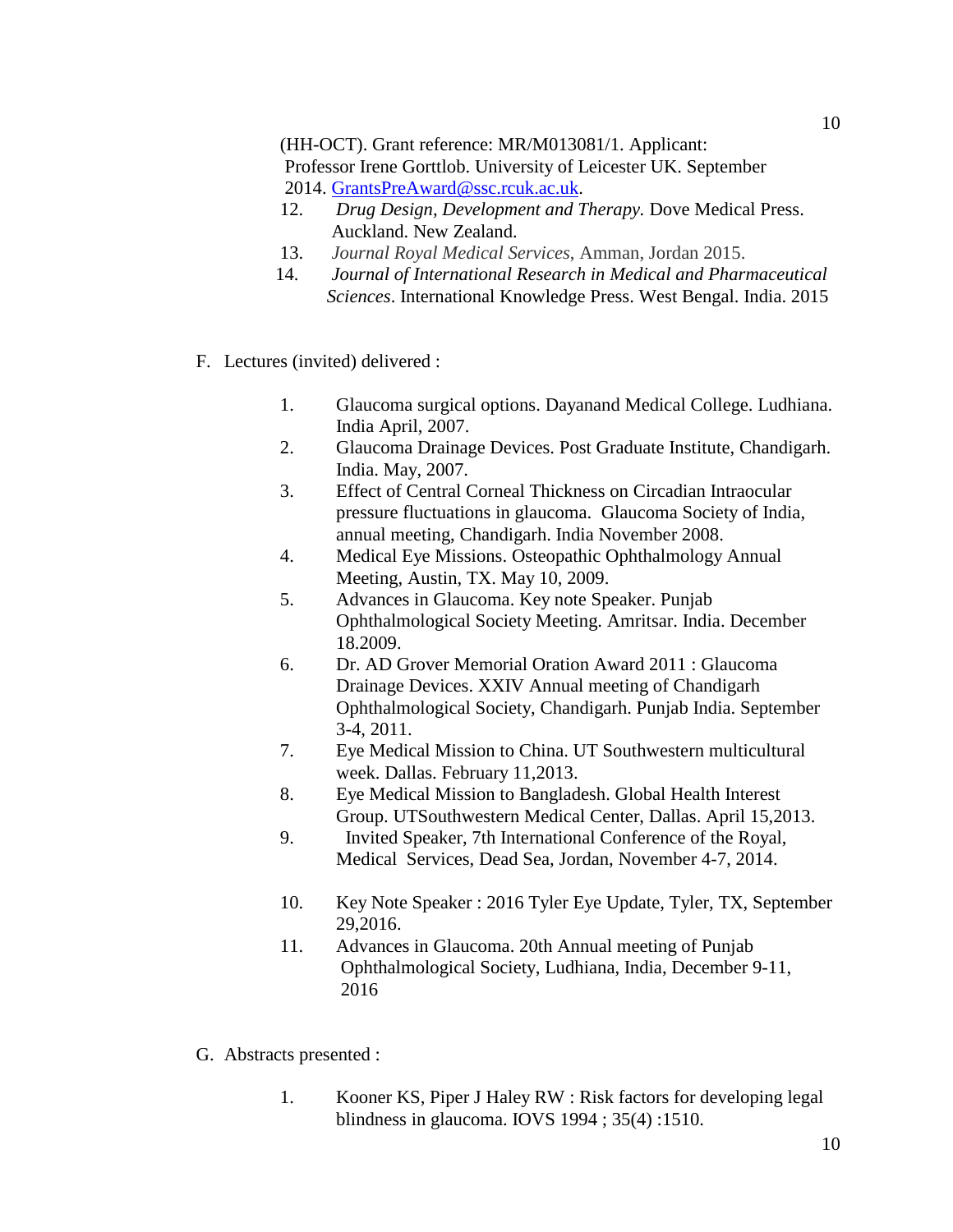- 2. Kooner KS, Patel N, Abbasoglu OE : Legal blindness in primary open angle glaucoma, demographic and systemic influences. IOVS 1997 ;38(4).
- 3. Kooner KS : Risk factors for legal blindness in primary open angle glaucoma. Presented at the Annual meeting of the American Academy of Ophthalmology, New Orleans, November 11-14 2001.
- 4. Kooner KS and Hussein MEM : Evaluation of the association of baseline ocular and demographic factors with legal blindness and progression of primary open angle glaucoma. Presented at the annual meeting of ARVO, 2004.
- 5. Lieu P, Kooner KS et al : Circadian intraocular pressure, blood pressure and pulse variations in unstable and stable primary open angle glaucoma. Presented at the Annual Medical Student Forum. UTSWMC, Dallas. January 2008.
- 6. Aronowicz, Kooner KS et al : Role of central corneal thickness (CCT) in circadian intraocular pressure (IOP) fluctuations in patients with mild to moderate primary open-angle glaucoma (POAG**).** Presented at the American Glaucoma Society meeting, Washington DC. March 7-9, 2008.
- 7. Lieu P, Kooner KS et al: Symptoms of Autonomic Dysfunction in Primary Open-Angle Glaucoma (POAG). Presented at the Association of Research in Vision and Ophthalmology, Fort Lauderdale, FL, May 2008.
- 8. Brooks, PA, Kooner KS et al: The Effect of Nocturnal Blood Pressure and Intraocular pressure on the progression of Primary Open-angle Glaucoma (POAG). Presented at the annual scientific meeting and exposition of the American Society of Hypertension. New Orleans, LA. May 2008.
- 9. Coleman M, Lubahn JG, Chitkara P, Aronowicz J, Brooks P, AlBdoor M, Lieu P, Butsch R, Adams-Huet B, Nesbitt SD, Kooner KS. Circadian Intraocular pressure and Blood Pressure Fluctuation in Primary Open Angle Glaucoma. National Medical Association Annual Convention and Scientific Assembly in Atlanta, GA. July 2008.
- 10. Shar A, Joseph A, Huet B and Kooner KS. Glaucoma Suspect Results from the Dallas Glaucoma Registry. Presented at the American Glaucoma Society meeting, San Diego. CA. March,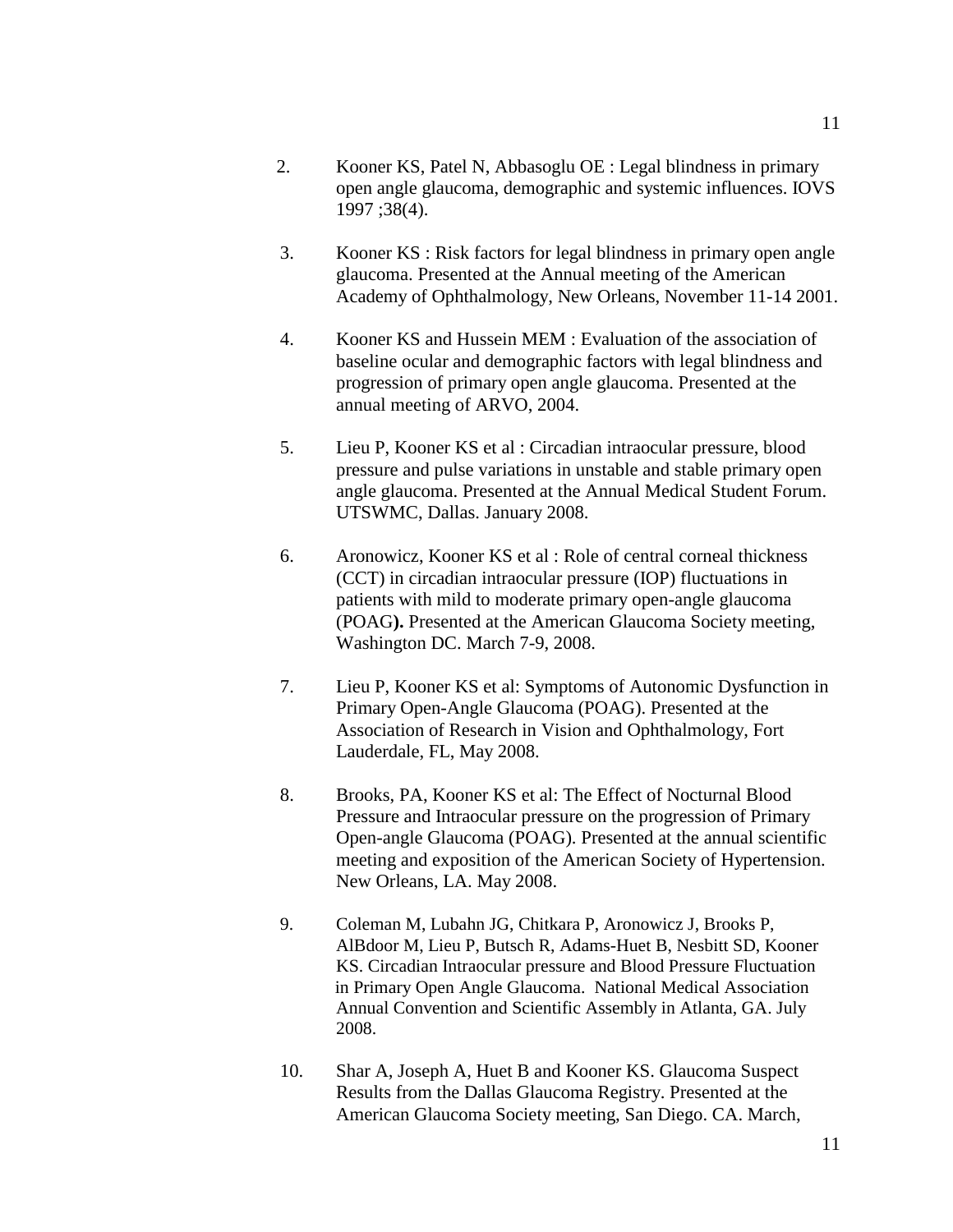2009.

- 11. Joseph A, Shar A, Huet B and Kooner KS. Is Secondary Glaucoma a Surgical Disease? Results from the Dallas Glaucoma Registry. Presented at the American Glaucoma Society Meeting, San Diego. CA. March 2009.
- 12. Kamath P, Harrison M, Zohra P, Marquardt F, and Kooner KS: Glaucoma in United States Veterans: an overlooked group? Presented at ASCRS meeting, Boston, MA April 7-9, 2010.
- 13. Harrison M, Zohra P, Kamath P, Marquardt F, and Kooner KS: Glaucoma Suspects in Children. Presented at annual meeting of American Glaucoma Society meeting in Naples, FL. March 4-7, 2010.
- 14. Zohra P, Harrison M, Kamath P, Marquardt F, and Kooner KS: Is Childhood Glaucoma a Surgical Disease? An Analysis of 231 Ethnically Diverse Patients. Presented at the annual Medical Student Research Forum, UTSWMC, Dallas, January 2010.
- 15. Roensch MA, Kooner KS, Prala Z, Harrison M, JT Whitson: Characteristics of Childhood Glaucoma. Presented at annual meeting of American Academy Ophthalmology, Chicago.IL October 17 2010.
- 16. Patel C and Kooner KS: Noncompliance in glaucoma in a county hospital setting. Does race play a role? Presented at the annual meeting of the Association for Research in Vision and Ophthalmology. Ft Lauderdale, FL. May 1-6, 2011.
- 17. Barte F, Mahasneh S, Adams-Huet B, and Kooner KS: Systemic illnesses in glaucoma: a possible link between glaucoma and breast cancer. Presented at the annual meeting of the Association for Research in Vision and Ophthalmology. Ft Lauderdale, FL. May 6- 11, 2012.
- 18. Markel N, Chang E, Kooner KS. Selective Laser Trabeculoplasty (SLT), predictors of failure. Presented at annual meeting of American Glaucoma Society, San Francisco, CA. February 28- March 3, 2013.
- 19. Chang E, Merkel N, and Kooner KS: Argon Laser trabeculoplasty (ALT) by residents: predictors of failure. Presented at annual meeting of American Glaucoma Society, San Francisco, CA. February 28-March 3, 2013.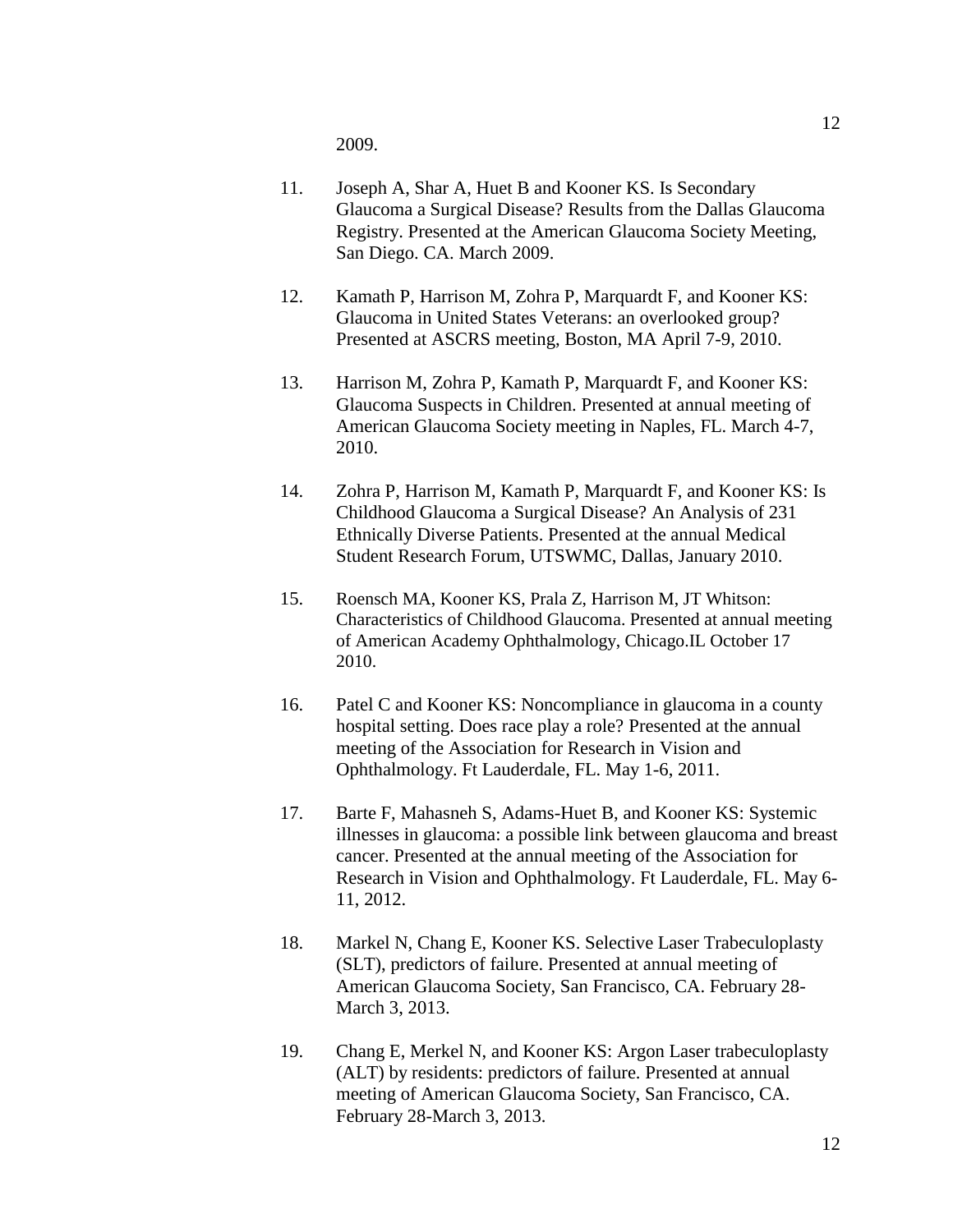- 20. Kuriachan VP, Kooner KS. The initial clinical features of primary open angle glaucoma. Presented at annual meeting of American Glaucoma Society, San Francisco, CA. February 28-March 3, 2013.
- 21. Merkel N, Parikh K, Vu K, and Kooner KS: Is breast cancer a risk factor for glaucoma? Presented at the annual meeting of the American Glaucoma Society meeting, Washington DC February 27- March 2, 2014.
- 22. Parikh K, Merkel N, Vu K and Kooner KS: Burden of glaucoma: adjunct eye diseases. Presented at the annual meeting of the American Glaucoma Society meeting, Washington DC February 27- March 2, 2014.
- 23. Vu K, Parikh K, Merkel N and Kooner KS: Does family history of glaucoma foretell a severe form of the disease? Presented at the annual meeting of the American Glaucoma Society meeting, Washington DC February 27- March 2, 2014.
- 24. Kooner KS, Barte F, Merkel N, Adam- Huet B, Huerta S. Glaucoma and breast cancer: is there a link? Presented at the  $38<sup>th</sup>$  annual meeting of the Association of VA Surgeons (Quick Shot session), April 6-8, 2014, New Haven CT.
	- 25. Plummer A, Seamont D, Eng D, Adam-Huet B, Li X, Kooner KS: Family history(ies) of glaucoma. Presented at the annual meeting of the American Glaucoma Society meeting, Coronado, CA, February 26- March 1, 2015.
- 26. Seamont D, Eng D, Plummer A, Adam-Huet B, Li X, Kooner KS: Do men have severe glaucoma? Presented at the annual meeting of the American Glaucoma Society meeting, Coronado, CA, February 26-March 1, 2015.
- 27. Eng D, Plummer A, Seamont D, Adam-Huet B, Li X, Kooner KS: Time line of glaucoma. Presented at the annual meeting of the American Glaucoma Society meeting, Coronado, CA, February 26-March 1, 2015.
- 28. Jaffar S, Kooner KS: Environs of glaucoma. Presented at the annual meeting of the American Glaucoma Society meeting, Fort Lauderdale, FL, March 3-6, 2016.
- 29. GoldenMerry YP, Alsalem M, Reddy N, Li X, Adams-Huet B Kooner KS. Disparity between structure and function in glaucoma. Presented at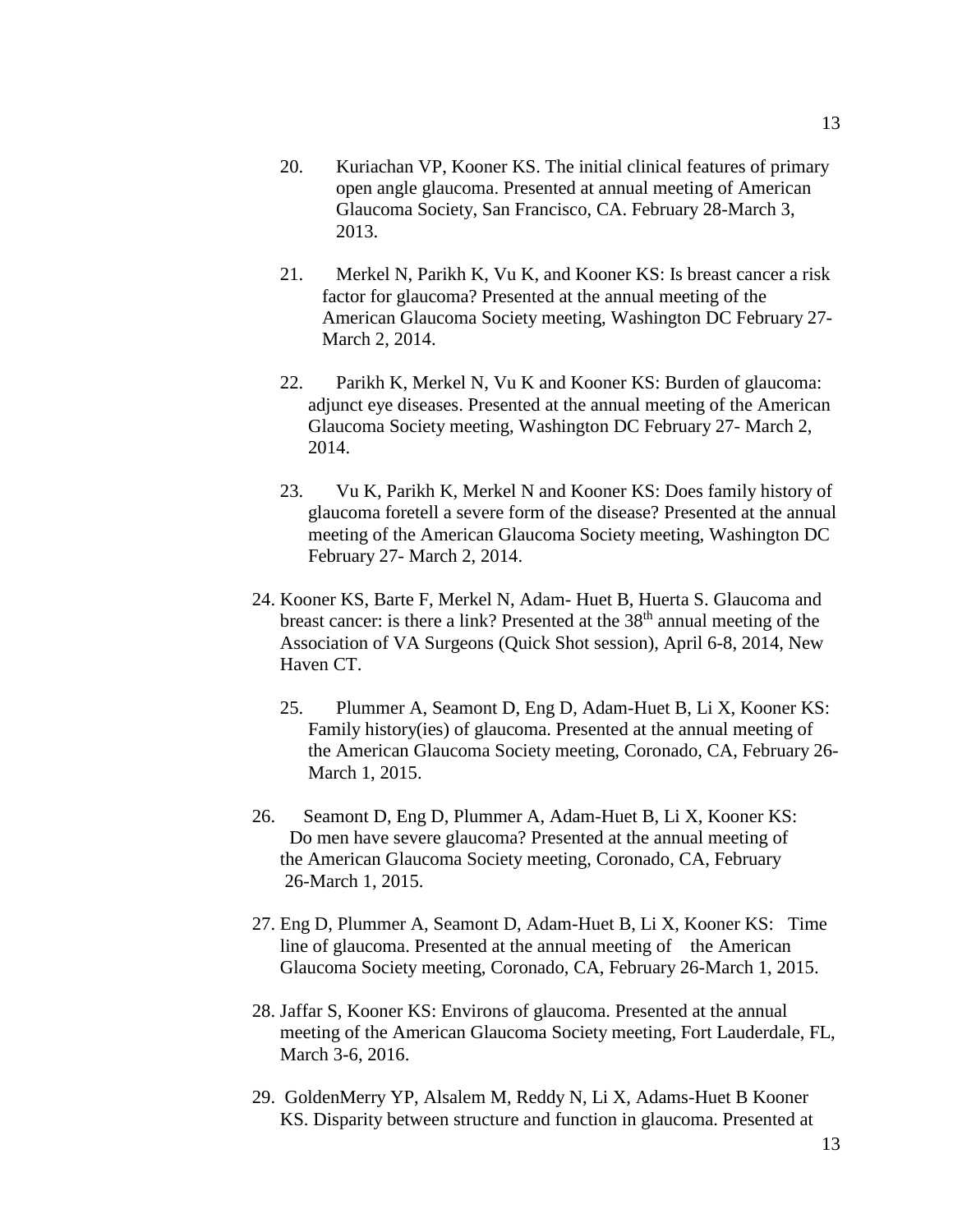annual meeting of the American Glaucoma Society meeting, Coronado, CA March 2-5,2017.

- 30. Reddy N, GoldenMerry YP, Alsalem M, Li X, Adams-Huet B Kooner KS. Risk factors, lamina cribrosa, and choroid in glaucoma. Presented at annual meeting of the American Glaucoma Society meeting, Coronado, CA March 2-5, 2017.
- 31. Noorani S. Deng T, Yang A, AlSalem M, Bowman W, Whitson J, Blomquist P, Mootha V, Adams-Huet B, Li X, Kooner K. Cataract surgery and intraocular pressure. Presented at the Annual Meeting of American Glaucoma Society meeting in NY, NY March 1-4, 2018.
- 32. Yang A, Noorani S. Deng T, AlSalem M, Adams-Huet B, Li X, Kooner K. Power of OCT-A (Coherence Tomography Angiography) in glaucoma. Presented at the Annual Meeting of American Glaucoma Society meeting in NY, NY March 1-4, 2018.
- 33. Deng T, Yang A, Noorani S, AlSalem M, Adams-Huet B, Li X, Kooner K. MLT (Micropulse Laser trabeculoplasty) or not? Presented at the Annual Meeting of American Glaucoma Society meeting in NY, NY March 1-4, 2018.
- 34. TongB, Kim S, Lee J**,** Borodge D, Hossain F, Adams-Huet B, Li X, Kooner K. IOP, BP, and Choroidal Thickness. American Glaucoma Society 29<sup>th</sup> Annual Meeting. March 14-17, 2019, San Francisco, CA.
- 35. Lee J, Hossain F, TongB, Kim S, Borodge D, Adams-Huet B, Li X, Kooner K. Perceived stress in glaucoma. American Glaucoma Society 29<sup>th</sup> Annual Meeting. March 14-17, 2019, San Francisco, CA.
- 36. Kim S, TongB, Lee J**,** Borodge D, Hossain F, Adams-Huet B, Li X, Kooner K. Energizing compliance one conversation at a time. ASCRS ASOA Annual Meeting. May 3-7, 2019, San Diego, CA.
- 37. Ahuja P, Wang C, Angirekula A, Pradhan R, Tunga N, Al-Humimat G, Petroll M, Kooner KS. Medication load and comorbidities in glaucoma. Poster presented at the annual meeting of The American Glaucoma Society, Washington DC February 27-March 1,2020.
- 38. Tunga N, Ahuja P, Wang C, Angirekula A, Pradhan R, Al-Humimat G, Petroll M, Kooner KS. Glaucoma caregivers. Poster presented at the annual meeting of The American Glaucoma Society, Washington DC February 27-March 1,2020.
- 39. Pradhan R, Tunga N, Ahuja P, Wang C, Angirekula A, Al-Humimat G,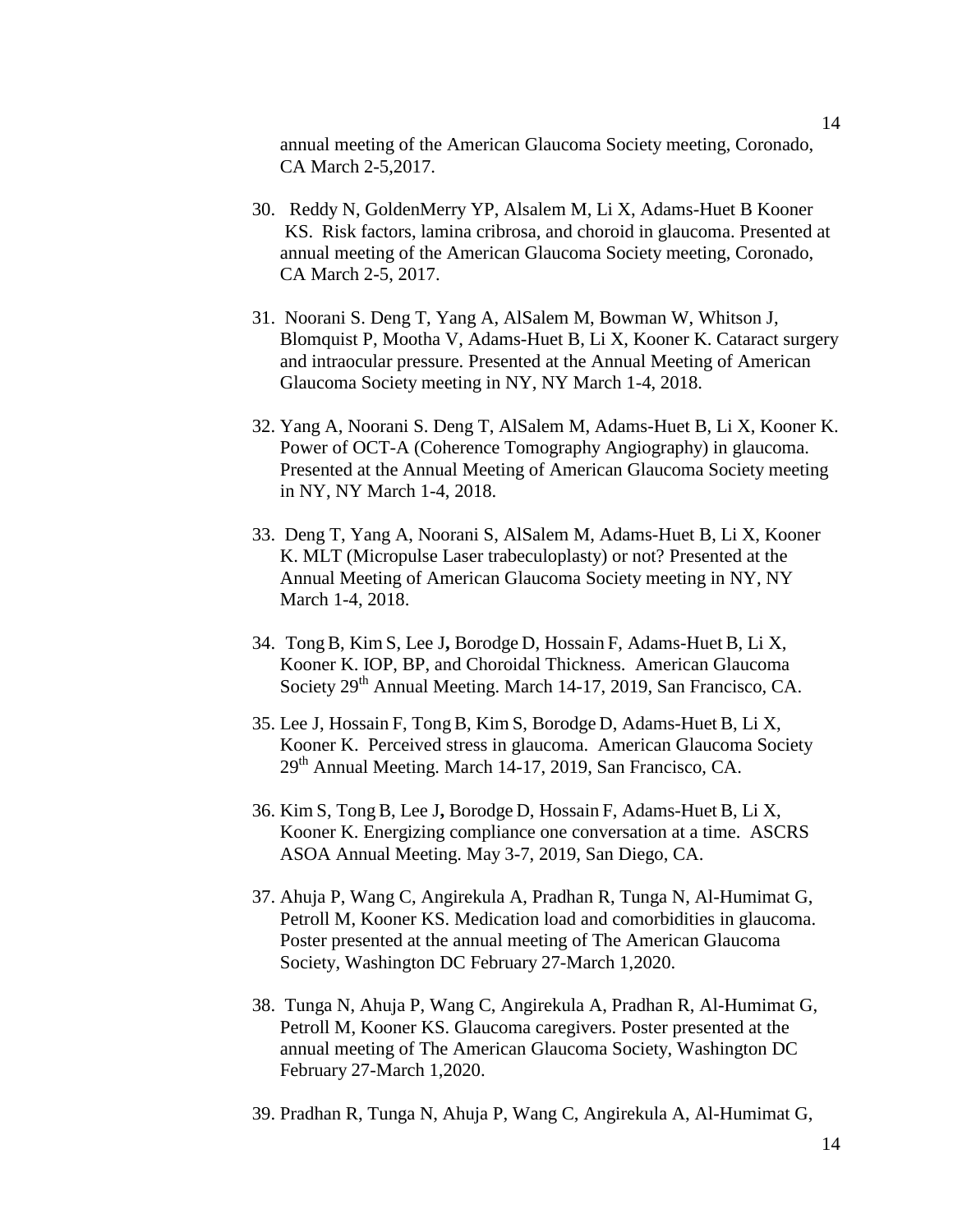Petroll M, Kooner KS. Foveal avascular zone in glaucoma. Poster presented at the annual meeting of The American Glaucoma Society, Washington DC February 27-March 1,2020.

- 40. Wang C, Pradhan R, Tunga N, Ahuja P, Angirekula A, Al-Humimat G, Petroll M, Kooner KS. Improving compliance and patient physician dialogue in glaucoma. Poster presented at the annual meeting of The American Glaucoma Society, Washington DC February 27-March 1,2020.
- 41. Angirekula A, Wang C, Pradhan R, Tunga N, Ahuja P, Al-Humimat G, Petroll M, Kooner KS. Myopia normative database: OCTA analysis. Talk presented at the annual meeting of The American Glaucoma Society, Washington DC February 27-March 1,2020.
- 42. Awkal, JA, Shariff MA, Angirekula A, Zuberi H, Kooner KS. Artificial intelligence in the diagnosis of glaucoma using optical coherence tomography angiography. Presented at the annual meeting of the Gulf Coast Undergraduate Research Symposium. October 31, 2020.
- 43. Kooner KS, Angirekula A, Treacher A, Marzban MF, Al-Humimat G, Awkal J, Pradhan R, Chen A, Abdallah H, Ahuja P, Wang C, Tunga N, Zuberi H, Montillo A. Optical Coherence Tomography Angiography and Machine Learning Based Glaucoma Diagnosis. Presented at the Annual Virtual Meeting of the American Glaucoma Society, March 4-7, 2021.
- 44. Davis, A., Hurd, A., Tong, B., Strauss, C., Gu, J., Wooliscroft, J. Kooner, K. Importance of axial length in OCT optic disc measurements. Presented at the American Glaucoma Society Annual Virtual Meeting March 4-7, 2021.
- 45. Davis, A., Hurd, A., Tong, B., Strauss, C., Gu, J., Wooliscroft, Kooner, K. OCTA optic disc measurements corrected using axial length. 59th Annual Medical Student Research Forum at UT Southwestern, January 2021.
- 46. Shariff, M; Zaki, A; Mani B; Awkal, J; Kooner, K. Graphene based contact lens sensor for semi-continuous intraocular pressure monitoring. Presented at the virtual 10<sup>th</sup> Anniversary symposium, UTD, Dallas, April 8-10, 2021. First place award.
- 47. Strauss C, Hurd, A, Davis A, Tong B, Gu, Jane, Wooliscroft J, Bhatnagar S, Kooner KS. Racial differences in optical coherence tomography angiography (OCTA) among subjects without glaucoma. Presented at the annual meeting of ASCRS, Las Vegas, NV, July 23-27,2021. Second place.
- 48. Bhatnagar B, Hurd, A, Davis A, Angirekula A, Tony B, Strauss C. Gu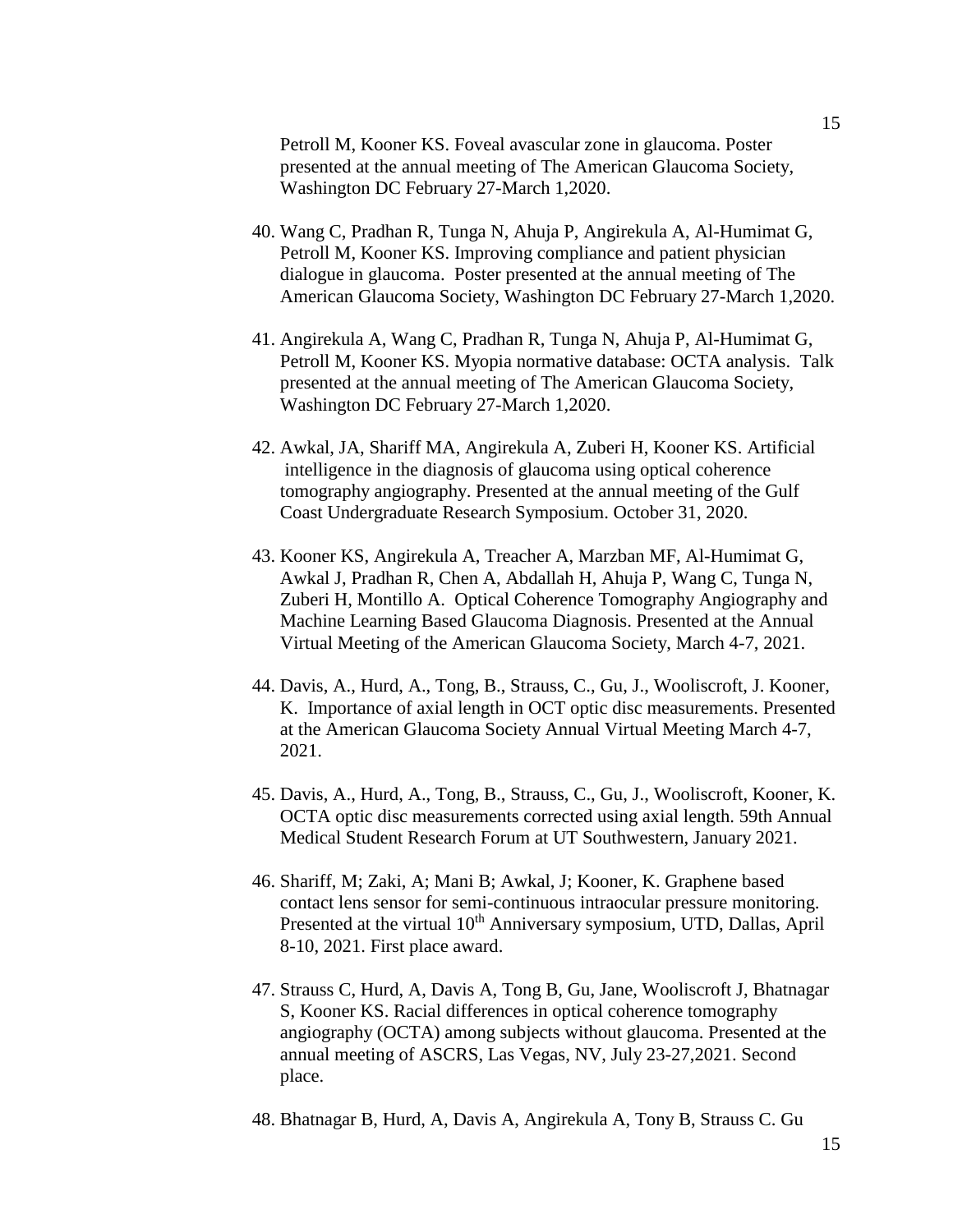Jane, Wooliscroft J, Petroll M, Kooner KS. Diagnosing glaucoma in myopic patients using optical coherence tomography angiography. Presented at the annual meeting of ASCRS, Las Vegas, NV, July 23- 27,2021.

- 49. Zuberi H, Angirekula A, Kooner KS. Evolution of glaucoma surgery: contributions of ancient Indian (600-200BC) and Chinese (200-800 AD) physicians. Presented at the annual meeting of ASCRS, Las Vegas, NV, July 23-27,2021.
- 50. Angirekula, A Zuberi H, Kooner KS. Evolution of glaucoma surgery: contributions of Egyptian medicine (2270-1000A). Presented at the annual meeting of ASCRS, Las Vegas, NV, July 23-27,2021.
- 51. Gu J, Bhatnagar B, Hurd A, Davis A, Angirekula A, Strauss C, Wooliscroft J, Kooner KS. Primary open angle glaucoma, Hypertension, Type II diabetes: finding a common link. Presented at the annual meeting of ASCRS, Las Vegas, NV, July 23-27,2021.
- 52. Wooliscroft J, Corcoran KJ, Kooner KS. Trends in glaucoma procedures in Medicare beneficiaries from 1994-2018. Presented at the annual meeting of ASCRS, Las Vegas, NV, July 23-2, 2021.

#### H. Course Director:

 1. Annual Ophthalmology Review Course for Primary Care Physicians, UTSW 1987-current.

 2. Course Instructor: American Academy of Ophthalmology Annual Meeting Chicago 2018- current. LAB # 113A.Imaging of the Optic Nerve and Nerve fibers.

#### I. Professional Organizations:

- 1. American Medical Association, 1982-present.
- 2. American Academy of Ophthalmology, 1982 –present.
- 3. Association for Research in Vision and Ophthalmology, 1982-2016
- 4. American Glaucoma Society, 1998-present.
- J. Committee Memberships:
	- 1986 Chairman, On Call and Leave Schedule Committee E. A. Conway Hospital, Monroe, Louisiana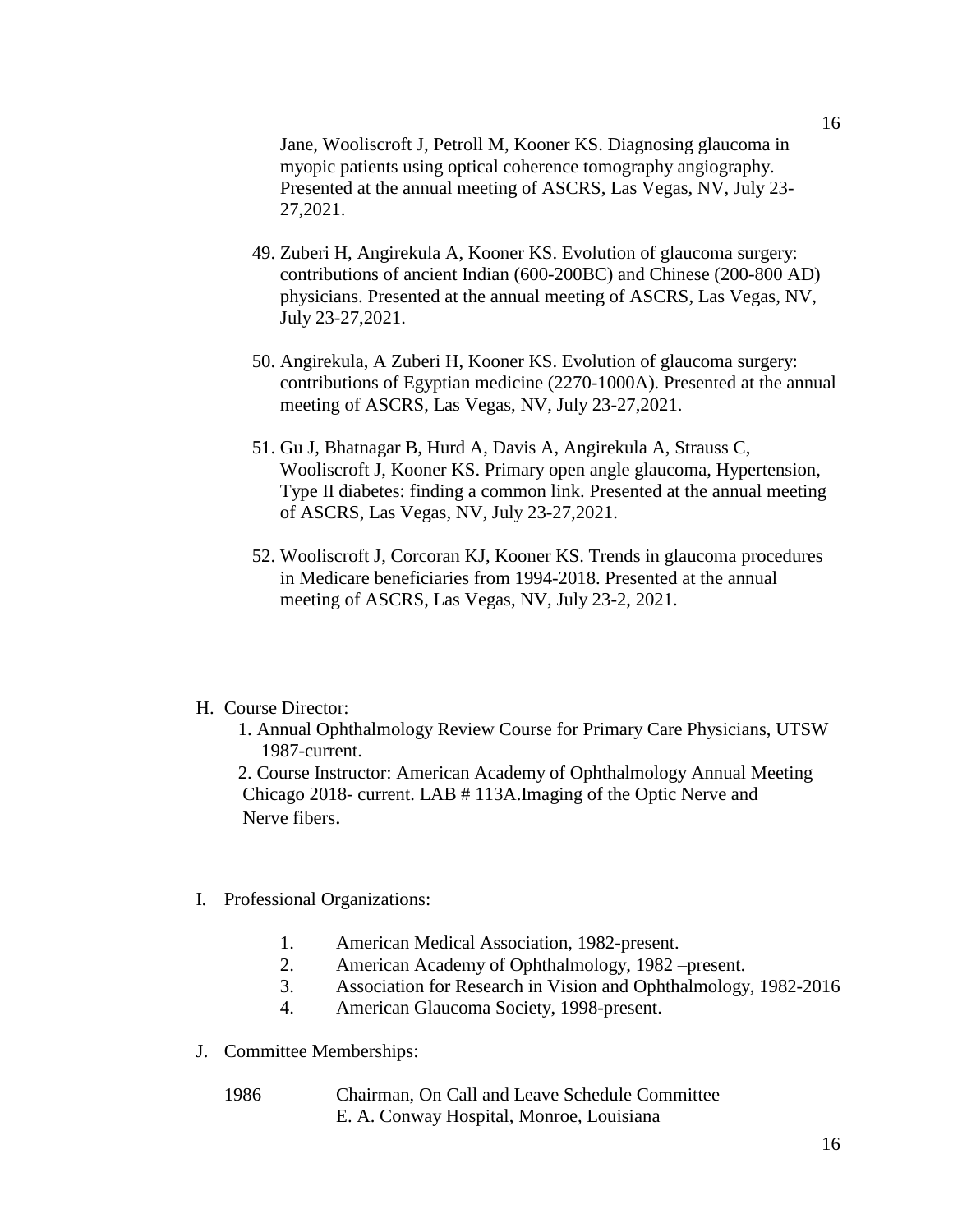| 1986-1988               | <b>Executive Medical Staff Committee</b><br>E. A. Conway Hospital, Monroe, Louisiana                |
|-------------------------|-----------------------------------------------------------------------------------------------------|
| 1986-1988<br>Louisiana. | Executive Faculty (LSU), E. A. Conway Hospital, Monroe,                                             |
| 2003                    | Continuing Education Advisory Council, UT Southwestern<br>Medical Center, Dallas, Texas             |
| 2002-2006               | Medical Director for Texas, Opticare Eye Health Network Texas,<br>Rock Mount, North Carolina 27804. |
| 2004-2005               | Executive Board Member, Dallas Academy of Ophthalmology.                                            |
| 2005 - 2008             | Member Finance Committee, American Glaucoma Society.                                                |

### **Volunteer Work in Civic Organizations:**

- 1. March 1975 Participated in the set-up and running of an eye camp in Ferozepur, India.
- 2. December 1985 Free eye examinations at Navajo Indian Reservation in Arizona.
- 3. March 1986 Glaucoma screening Chandler Community Hospital, Chandler, AZ.
- 4. October 31, 1987 Glaucoma screening Grambling State University, Grambling, LA.
- 5. 1998 Present ORBIS (Flying Eye Hospital, New York, NY) sponsored missions to Bangladesh, China, Cuba, Peru.
- 6. 1998 Present World Eye Mission (Albion, Michigan) sponsored missions to Guatemala, Nicaragua, Venezuela, and Haiti.
- 7. 2006 -The Congressional Glaucoma Caucus Foundation (Lake Success, NY). Volunteer Ophthalmologist.
- 8. November 2009 ORBIS mission in Nanning CHINA.
- 9. September 2010 ORBIS mission in Kunming, CHINA.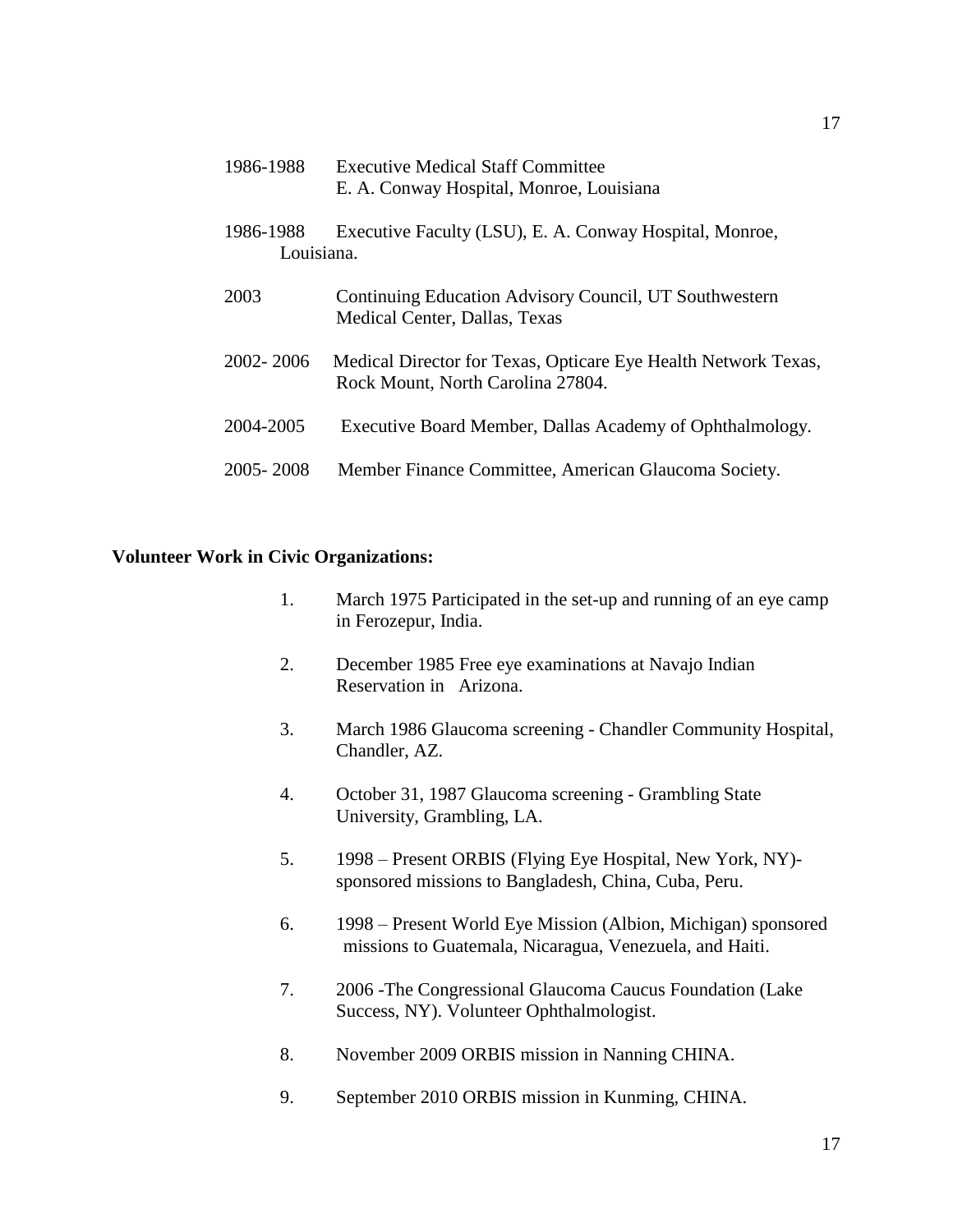- 10. May 2012 ORBIS mission Lanzhou, CHINA.
- 11. April 2017 ORBIS mission Yaoundé, CAMEROON.

#### **Awards, Lectureships or Prizes:**

| 1966-1974 | Government of India National Merit Scholarship  |
|-----------|-------------------------------------------------|
| 1975-1977 | University of Gent, Belgium Scholarship         |
|           | 1983, 1986 Physician's Recognition Award (AMA). |

 2011 Dr. AD Grover Memorial Oration Award, for outstanding achievement in ophthalmology XXIV Annual Conference of the Chandigarh Ophthalmological Society, India. September 3-4, 2011.

2019. U-HACK MED. November 10, 2019, UTSW. Startup Success Award and Effective Visualization Award. Topic: Optical Coherence Tomography Angiography (OCTA) in glaucoma.

2020. Achievement Award**:** American Academy of Ophthalmology.

2020. Jacob Awkal, Hebah Abdalla, Jimmy Azarnoosh, Jeremy Warren, Karanjit S Kooner. Big Idea Competition, 11.19.20, Squid Glaucoma Shunt, first place winner, \$25 K, University of Texas at Dallas (UTD).

2021. Shariff, M; Zaki, A; Mani B; Awkal, J; Kooner, K. Graphene based contact lens sensor for semi-continuous intraocular pressure monitoring. Presented at the virtual 10th Anniversary symposium, UTD, Dallas, April 8-10, 2021. First place award, \$ 500.

2021. Strauss C, Hurd, A, Davis A, Tong B, Gu, Jane, Wooliscroft J, Bhatnagar S, Kooner KS. Racial differences in optical coherence tomography angiography (OCTA) among subjects without glaucoma. Presented at the annual meeting of ASCRS, Las Vegas, NV, July 23-27,2021. Second place.

2021. Winning Pitch Challenge, American Society of Cataract and Refractive Surgery (ASCRS). Squid Glaucoma Shunt. Third place award \$5 K. July 26,2021.

#### **Student projects:**

2020. MPH (School of Public Health, Houston), Alex Yang, medical student, May 2020 Role of OCTA in Glaucoma.